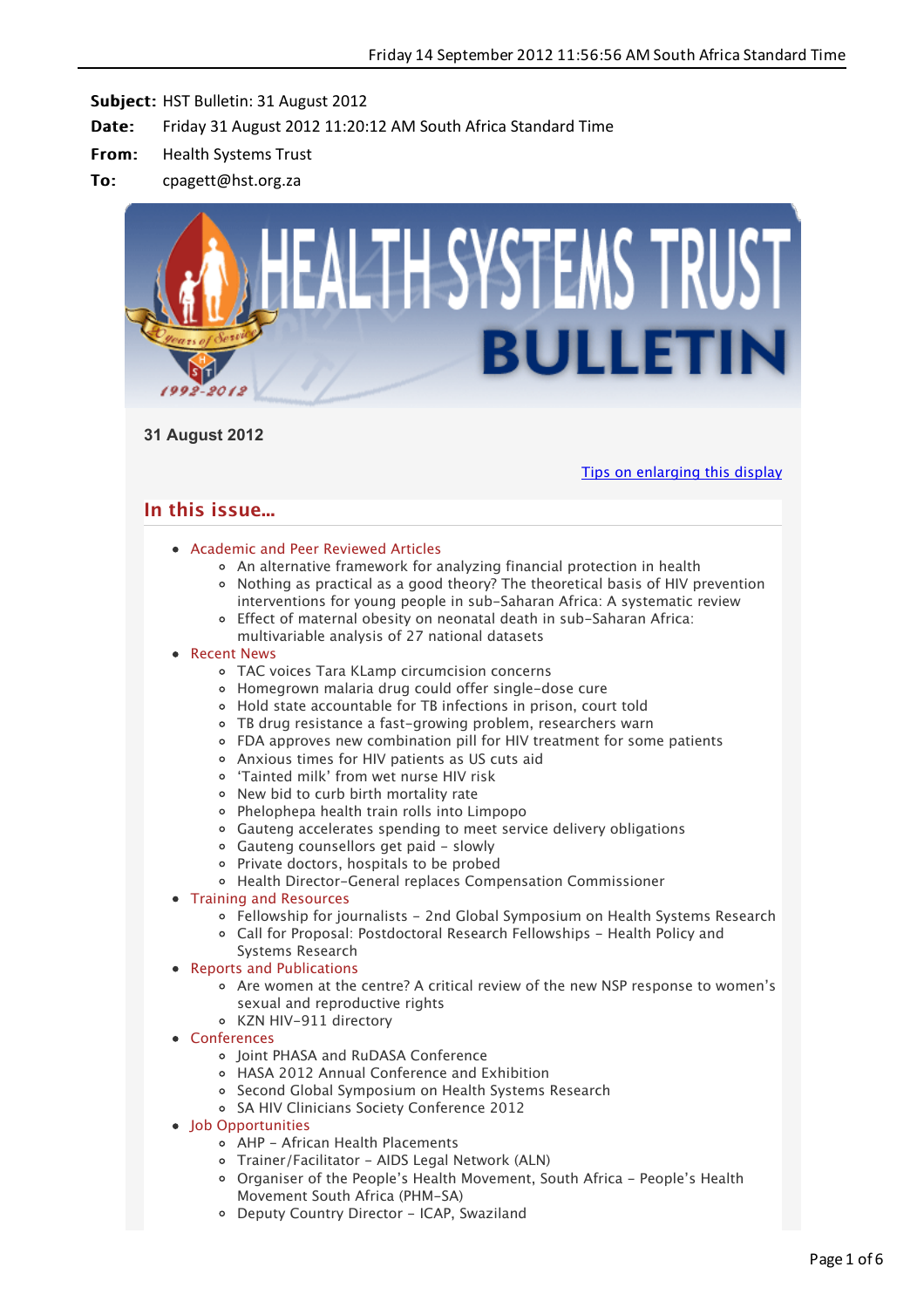# **Academic and Peer Reviewed Articles**

### **An alternative framework for analyzing financial protection in health**

*Jennifer Prah Ruger. PLoS Med 9(8): e1001294. Published: 21 August 2012.*

This article proposes a multidimensional financial protection profile that offers a more holistic view of health spending, one that goes beyond the level of spending to cover aspects directly related to health care, such as health care access and insurance utilization, and examines broader impacts on current and longer-term household consumption...[.Read More »](http://bulletin.hst.org.za//lt.php?id=K09VC11dVAYHSlBXBkUHC1NR)

Source: [http://www.plosmedicine.org/article/info:doi%2F10.1371%2Fjournal.pmed.1001294\[](http://bulletin.hst.org.za//lt.php?id=K09VC11dVAYHSlBXBkUHC1NR)Accessed: 31 August 2012]

#### **[back to top](applewebdata://ACB2D218-4758-4F0C-A792-FB07655D4508#top)**

### **Nothing as practical as a good theory? The theoretical basis of HIV prevention interventions for young people in sub-Saharan Africa: A systematic review**

*Kristien Michielsen, Matthew Chersich, Marleen Temmerman, Tessa Dooms, and Ronan Van Rossem. AIDS Res Treat. 2012; 2012: 345327. Published: 1 August 2012.*

This paper assesses the extent to which HIV prevention interventions for young people in sub-Saharan Africa are grounded in theory and if theory-based interventions are more effective..[.Read More »](http://bulletin.hst.org.za//lt.php?id=K09VC11dVAYGSlBXBkUHC1NR)

Source: [http://www.ncbi.nlm.nih.gov/pmc/articles/PMC3415137/](http://bulletin.hst.org.za//lt.php?id=K09VC11dVAYGSlBXBkUHC1NR)[Accessed: 31 August 2012]

### **[back to top](applewebdata://ACB2D218-4758-4F0C-A792-FB07655D4508#top)**

#### **Effect of maternal obesity on neonatal death in sub-Saharan Africa: multivariable analysis of 27 national datasets**

*Jenny A Cresswell, Oona MR Campbell, Mary J De Silva, Véronique Filippi. The Lancet, Early Online Publication. Published: 9 August 2012..*

Rates of obesity are increasing worldwide, including in sub-Saharan Africa. Neonates born to obese mothers in low-income settings are at increased risk of complications including admission to neonatal intensive care, macrosomia, low Apgar scores, and perinatal death. We investigated whether maternal obesity is a risk factor for neonatal death in sub-Saharan Africa and the effect on the detailed timing of death within the neonatal period... Read More »

Source: [http://www.thelancet.com/journals/lancet/article/PIIS0140-6736%2812%2960869-1/abstract\[](http://bulletin.hst.org.za//lt.php?id=K09VC11dVAYFSlBXBkUHC1NR)Accessed: 31 August 2012]

**[back to top](applewebdata://ACB2D218-4758-4F0C-A792-FB07655D4508#top)**

### **Recent News**

### **TAC voices Tara KLamp circumcision concerns**

*Mail and Guardian. Published: 29 August 2012.*

Since 2010 a total of 175 927 men were circumcised. Of these, 35 989 were circumcised using the Tara KLamp (TK) and there had been no problems, provincial health minister Sibongiseni Dhlomo told reporters in Pietermaritzburg on Wednesday. He was responding to the TAC's asking the public protector to investigate the TK's procurement and ongoing use... [Read More »](http://bulletin.hst.org.za//lt.php?id=K09VC11dVAYESlBXBkUHC1NR)

Source: [http://mg.co.za/article/2012-08-29-kzn-tac-tara-klamp-concerns/](http://bulletin.hst.org.za//lt.php?id=K09VC11dVAYDSlBXBkUHC1NR) [Accessed: 31 August 2012]

#### **[back to top](applewebdata://ACB2D218-4758-4F0C-A792-FB07655D4508#top)**

### **Homegrown malaria drug could offer single-dose cure**

*Business Day. Published: 28 August 2012.*

Researchers at the University of Cape Town (UCT) have identified a compound that has the potential to treat malaria, the first time a drug candidate of this kind has been developed on African soil..[.Read More »](http://bulletin.hst.org.za//lt.php?id=K09VC11dVAYCSlBXBkUHC1NR)

Source: [http://www.bdlive.co.za/](http://bulletin.hst.org.za//lt.php?id=K09VC11dVAYBSlBXBkUHC1NR) [Accessed: 31 August 2012]

#### **[back to top](applewebdata://ACB2D218-4758-4F0C-A792-FB07655D4508#top)**

#### **Hold state accountable for TB infections in prison, court told**

*Business Day. Published: 29 August 2012.*.

The state has to be held accountable for its failure to limit the spread of tuberculosis (TB) in prisons, the Constitutional Court heard on Tuesday. TB is South Africa's biggest killer and thrives in badly ventilated, overcrowded conditions... Read More »

Source: [http://www.bdlive.co.za/](http://bulletin.hst.org.za//lt.php?id=K09VC11dVAYPSlBXBkUHC1NR)[Accessed: 31 August 2012]

**[back to top](applewebdata://ACB2D218-4758-4F0C-A792-FB07655D4508#top)**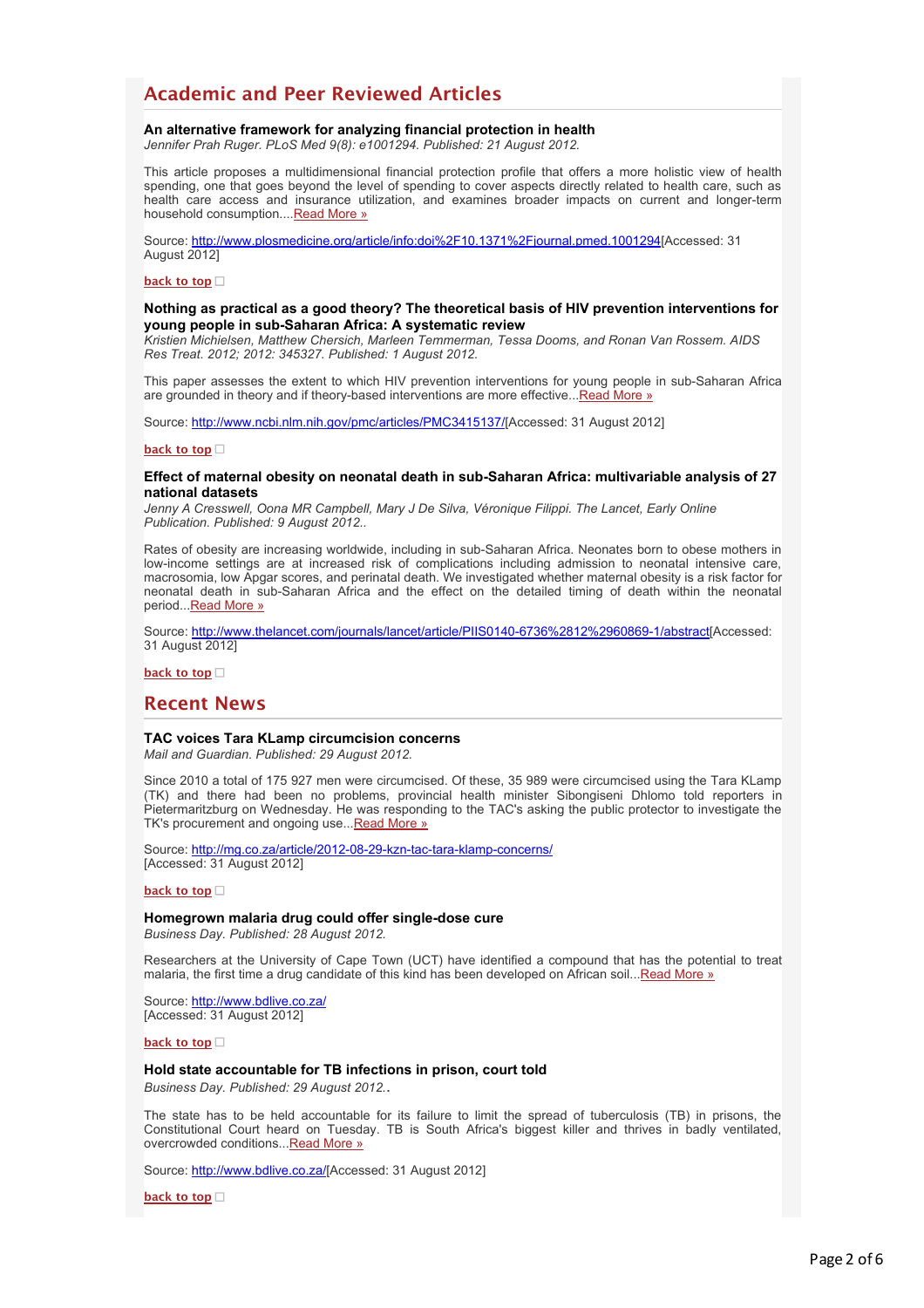### **TB drug resistance a fast-growing problem, researchers warn**

*The New Age. Published: 30 August 2012*.

Researchers on Thursday sounded the alarm over drug-resistant tuberculosis, calling it a curse that was swiftly becoming more difficult and costly to treat. In eight countries they studied, 43.7% of TB patients did not respond to at least one second-line TB drug, a strategy used when the most powerful first-line drugs fail. Read More »

Source: [http://www.thenewage.co.za/\[](http://bulletin.hst.org.za//lt.php?id=K09VC11dVAcHSlBXBkUHC1NR)Accessed: 31 August 2012]

#### **[back to top](applewebdata://ACB2D218-4758-4F0C-A792-FB07655D4508#top)**

## **FDA approves new combination pill for HIV treatment for some patients**

*US Food and Drug Administration. Published: 27 August 2012.*

The U.S. Food and Drug Administration today approved Stribild (elvitegravir, cobicistat, emtricitabine, tenofovir disoproxil fumarate), a new once-a-day combination pill to treat HIV-1 infection in adults who have never been treated for HIV infection... [Read More »](http://bulletin.hst.org.za//lt.php?id=K09VC11dVAcGSlBXBkUHC1NR)

Source: [http://www.fda.gov/\[](http://bulletin.hst.org.za//lt.php?id=K09VC11dVAcFSlBXBkUHC1NR)Accessed: 31 August 2012]

#### **[back to top](applewebdata://ACB2D218-4758-4F0C-A792-FB07655D4508#top)**

### **Anxious times for HIV patients as US cuts aid**

*Business Day. Published: 28 August 2012.*

These are anxious times for Thelma Magudulela, a resident of Orange Farm, south of Johannesburg. For the past 12 years, the 43-year-old unemployed mother of three has been receiving state-of-the-art HIV care from a [clinic run by the independent Perinatal HIV Research Unit at Chris Hani Baragwanath Hospital in Soweto...Read](http://bulletin.hst.org.za//lt.php?id=K09VC11dVAcESlBXBkUHC1NR) More »

Source: [http://www.bdlive.co.za\[](http://bulletin.hst.org.za//lt.php?id=K09VC11dVAcDSlBXBkUHC1NR)Accessed: 31 August 2012]

**[back to top](applewebdata://ACB2D218-4758-4F0C-A792-FB07655D4508#top)**

### **'Tainted milk' from wet nurse HIV risk**

*IOL. Published: 26 August 2012.*

A baby girl who contracted HIV after being breast-fed by a well-meaning aunt has become the first proven case in SA to have contracted HIV from a surrogate feeder or "wet nurse"... Read More »

Source: http://www.iol.co.za [Accessed: 31 August 2012]

#### **[back to top](applewebdata://ACB2D218-4758-4F0C-A792-FB07655D4508#top)**

#### **New bid to curb birth mortality rate**

*The New Age. Published: 27 August 2012.*

Many women have thrown their weight behind efforts to stop maternal and infant deaths in the province and a call has been made for men to play an active role in supporting the health and welfare of their women and children..[.Read More »](http://bulletin.hst.org.za//lt.php?id=K09VC11dVAcASlBXBkUHC1NR)

Source: [http://www.thenewage.co.za/](http://bulletin.hst.org.za//lt.php?id=K09VC11dVAcPSlBXBkUHC1NR) [Accessed: 31 August 2012]

#### **[back to top](applewebdata://ACB2D218-4758-4F0C-A792-FB07655D4508#top)**

#### **Phelophepa health train rolls into Limpopo**

*BuaNews. Published: 27 August 2012.*

Poor Limpopo communities will from today get easy access to health care when the Phelophepa health train rolls in. They will also be able to get services from the Departments of Home Affairs and Labour and the South African Social Security Agency (SASSA)..[.Read More »](http://bulletin.hst.org.za//lt.php?id=K09VC11dVAcOSlBXBkUHC1NR)

Source: [http://www.sanews.gov.za/news/12/12082712051001](http://bulletin.hst.org.za//lt.php?id=K09VC11dVAQHSlBXBkUHC1NR)[Accessed: 31 August 2012]

#### **[back to top](applewebdata://ACB2D218-4758-4F0C-A792-FB07655D4508#top)**

### **Gauteng accelerates spending to meet service delivery obligations**

*BuaNews. Published: 27 August 2012.*

The Gauteng Provincial Government departments have spent R18 billion in the first quarter of 2012, the Provincial Treasury said in its Revenue, Expenditure and Cash Flow Report.[.Read More »](http://bulletin.hst.org.za//lt.php?id=K09VC11dVAQGSlBXBkUHC1NR)

Source: [http://www.sanews.gov.za/news/12/12082713151002](http://bulletin.hst.org.za//lt.php?id=K09VC11dVAQFSlBXBkUHC1NR)[Accessed: 31 August 2012]

#### **[back to top](applewebdata://ACB2D218-4758-4F0C-A792-FB07655D4508#top)**

### **Gauteng counsellors get paid - slowly**

*Health-e News. Published: 23 August 2012.*

The Health Department in Gauteng has started processing payment of striking AIDS counsellors and homebased carers, but has failed to fulfill its undertaking that all workers would have been paid by now. And the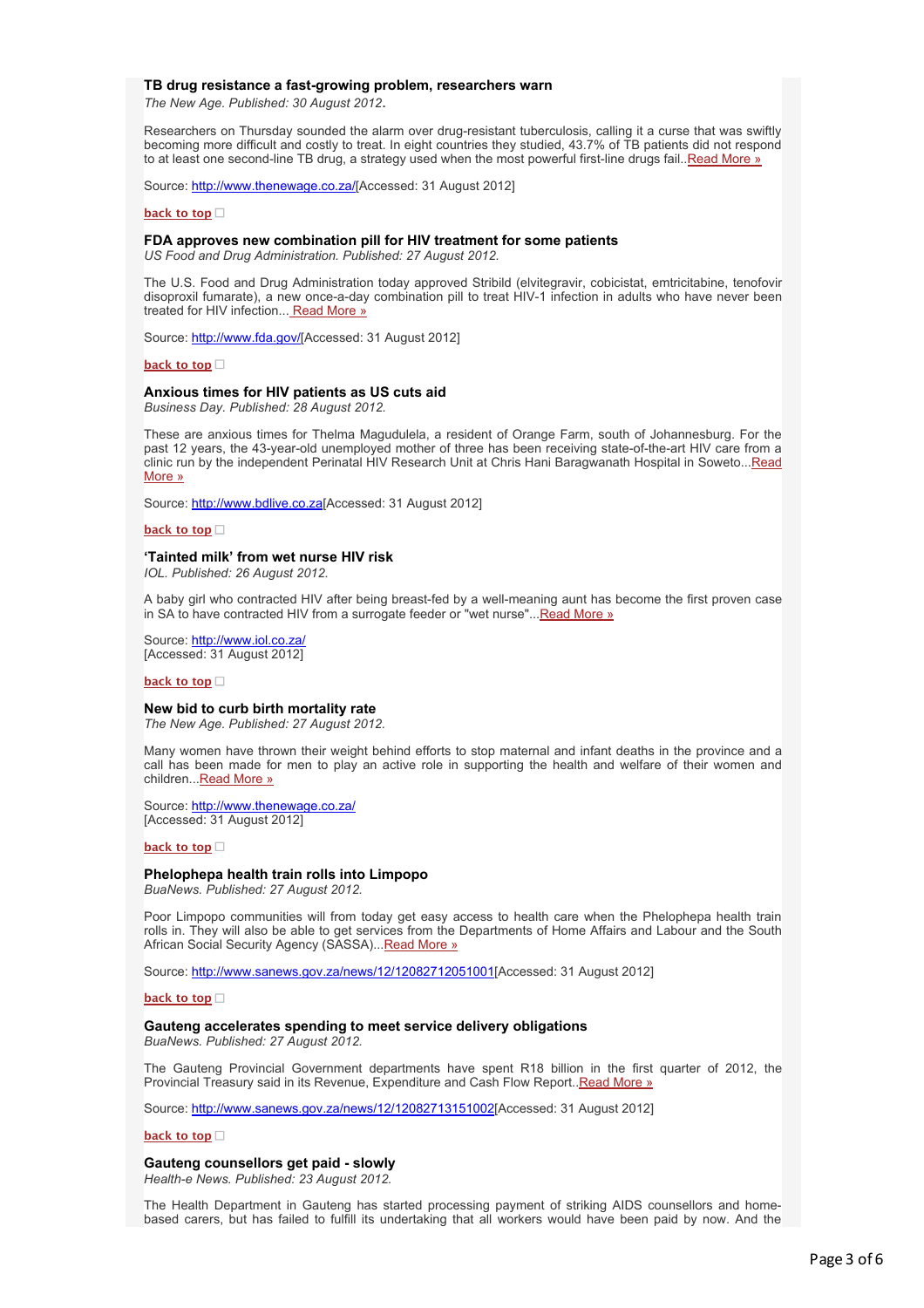workers say they will remain on strike until all of them have been paid. Read More »

Source: [http://health-e.org.za/news/article.php?uid=20033733](http://bulletin.hst.org.za//lt.php?id=K09VC11dVAQDSlBXBkUHC1NR)[Accessed: 31 August 2012]

**[back to top](applewebdata://ACB2D218-4758-4F0C-A792-FB07655D4508#top)**

### **Private doctors, hospitals to be probed**

*Money Web. Published: 22 August 2012.*

The inquiry into healthcare is likely to be conducted along the lines of the banking one. The Competition Commission is developing the framework for a market inquiry into the private healthcare industry that is reminiscent of its probe into the banking sector a few years ago... Read More »

Source: [http://www.moneyweb.co.za/](http://bulletin.hst.org.za//lt.php?id=K09VC11dVAQBSlBXBkUHC1NR)[Accessed: 31 August 2012]

#### **[back to top](applewebdata://ACB2D218-4758-4F0C-A792-FB07655D4508#top)**

### **Health Director-General replaces Compensation Commissioner**

*Business Day. Published: 22 August 2012.*

Department of Health director-general Precious Matsoso told Parliament on Wednesday that she had appointed a new commissioner to overhaul the Compensation Commission for Occupational Disease (CCOD), which has for years laboured with a massive backlog in claims and struggled to fill vacant posts...[Read More »](http://bulletin.hst.org.za//lt.php?id=K09VC11dVAQASlBXBkUHC1NR)

Source: [http://www.bdlive.co.za/](http://bulletin.hst.org.za//lt.php?id=K09VC11dVAQPSlBXBkUHC1NR)[Accessed: 31 August 2012]

**[back to top](applewebdata://ACB2D218-4758-4F0C-A792-FB07655D4508#top)**

# **Training and Resources**

### **Fellowship for journalists - 2nd Global Symposium on Health Systems Resear**

*2nd Global Symposium on Health Systems Research Deadline: 31 August 2012*

Journalists from low and middle income countries are invited to apply for support for travel, expenses and registration to attend a major global conference on health systems research, to be held in Beijing from the 31 October to 3 November 2012. Leading experts and speakers from across the world will be participating in the ground-breaking meeting centred on the theme of "Inclusion and Innovation towards Universal Health Coverage" and which will showcase research on the way health systems do and don't work. The meeting, the 2nd Global Symposium on Health Systems Research, is being hosted by the Peking University Health Science Center, and co-sponsored by the World Health Organization (WHO) through the Alliance for Health Policy and Systems Research and Special Programme for Research and Training in Tropical Diseases (TDR); and BRAC University in Bangladesh.

[Click Here>>](http://bulletin.hst.org.za//lt.php?id=K09VC11dVAQOSlBXBkUHC1NR)

### **Global Fund Observer**

*Aidspan [http://www.aidspan.org/index.php](http://bulletin.hst.org.za//lt.php?id=K09VC11dVAUHSlBXBkUHC1NR)*

Aidspan is an independent watchdog of the Global Fund and of the implementers of its grants. To reinforce the effectiveness of the Global Fund to Fight AIDS, Tuberculosis and Malaria, GFO Live contains news, analysis [and commentary articles written by Aidspan about the Global Fund and related issues.](http://bulletin.hst.org.za//lt.php?id=K09VC11dVAUHSlBXBkUHC1NR) Click Here>>

**[back to top](applewebdata://ACB2D218-4758-4F0C-A792-FB07655D4508#top)**

# **Reports and Publications**

### **Are women at the centre? A critical review of the new NSP response to women's sexual and reproductive rights**

*AIDS Legal Network (ALN). Published: 2012.*

A critical review of the new NSP response to women's sexual and reproductive rights The protection and advancement of women's rights, especially women's sexual and reproductive rights, are critical aspects of effective responses to HIV... [Click Here»](http://bulletin.hst.org.za//lt.php?id=K09VC11dVAUGSlBXBkUHC1NR)

**[back to top](applewebdata://ACB2D218-4758-4F0C-A792-FB07655D4508#top)**

**KZN HIV-911 directory** *UNAIDS. Published: 2012.*

The latest edition of the KwaZulu-Natal HIV-911 Directory of HIV-Related Services is now available. The directory contains information on 2 297 organisations actively involved in HIV, TB and STI-related prevention, treatment and support in the province... [Click Here»](http://bulletin.hst.org.za//lt.php?id=K09VC11dVAUFSlBXBkUHC1NR)

### **[back to top](applewebdata://ACB2D218-4758-4F0C-A792-FB07655D4508#top)**

# **Conferences**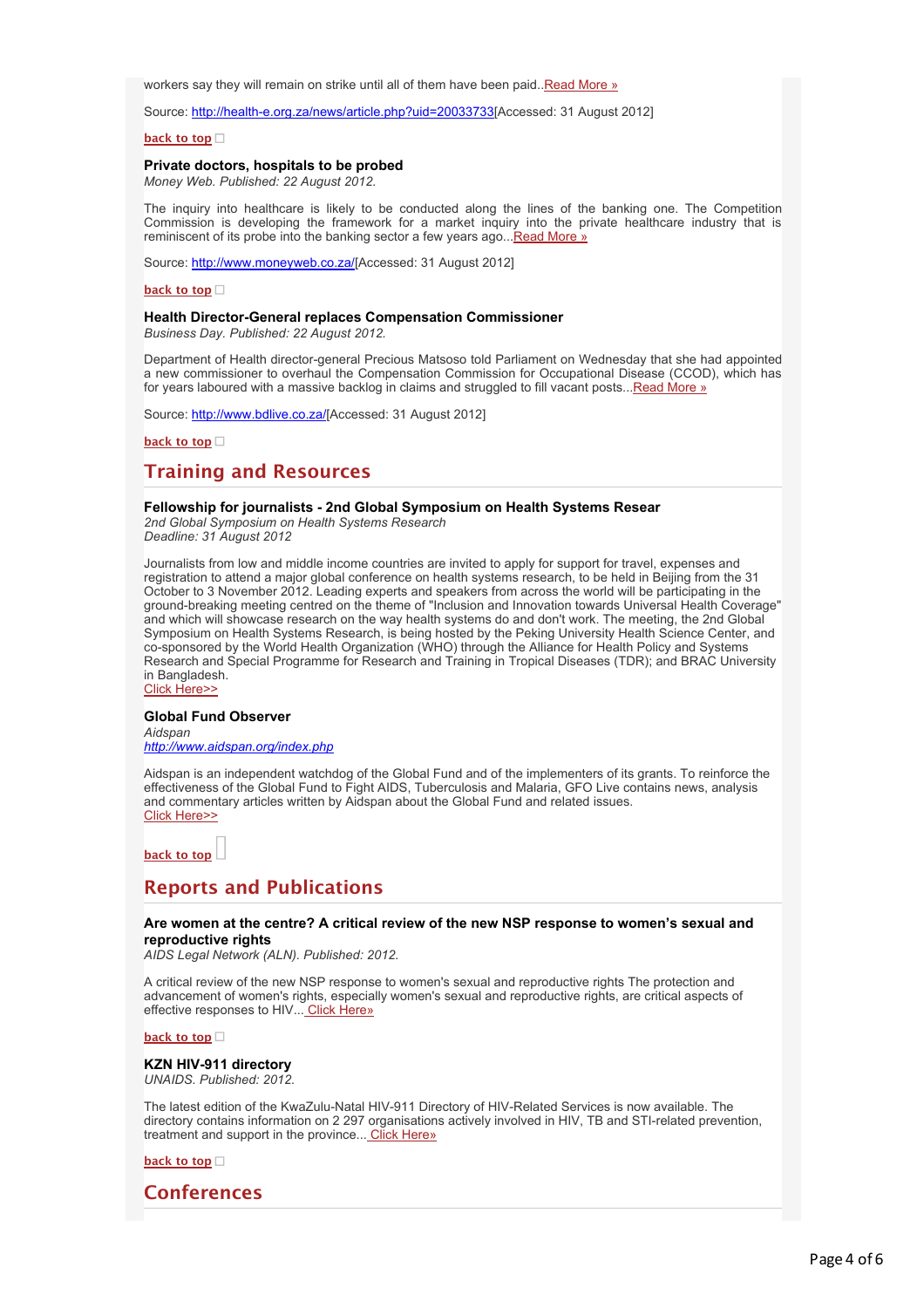### **Joint PHASA and RuDASA Conference**

*When: 5 - 7 September Venue: President Hotel, Bloemfontein, Free State, South Africa URL: [http://www.phasaconference.org.za/](http://bulletin.hst.org.za//lt.php?id=K09VC11dVAUESlBXBkUHC1NR)*

For the first time in history, the Public Health Association of South Africa (PHASA) and the Rural Doctors Association of South Africa (RuDASA) will have a joint conference with the theme: "Bridging the health divide: from Policy to Practice''. The theme is inspired by the following: persistent inequalities in all dimensions of health, resource availability and in health care between urban and rural areas, the rich and the poor; gaps between policy intentions and community experiences; and the divide between our progressive laws and policies on the one hand, and implementation and practice on the other hand.

### **HASA 2012 Annual Conference and Exhibition**

*When: 19-21 September Venue: Cape Town International Convention Centre URL: [http://findavenue.co.za/Hasa/](http://bulletin.hst.org.za//lt.php?id=K09VC11dVAUDSlBXBkUHC1NR)*

This year's conference will be running over the course of three days, 19 – 21 September, and will once again be held at the Cape Town International Convention Centre. The theme for the conference: "Policy. Practice. Progress" will encourage stakeholders in the public and private healthcare sectors to find common ground on the way forward and ensure that policy reforms, when implemented and practiced, do result in healthcare advancement and progress. This is particularly relevant at this current juncture in the South African healthcare policy reform discourse.

### **The 5th Africa Conference on Sexual Health and Rights**

*When: 19-22 September 2012 Venue:Windhoek, Namibia. URL: [http://www.africasexuality.org](http://bulletin.hst.org.za//lt.php?id=K09VC11dVAUCSlBXBkUHC1NR)*

The 5th Africa Conference on Sexual Health and Rights will take stock of responses to sexual health and rights on the continent since ICPD, and interrogate the status of sexual health and rights, with particular focus on women, girls, adolescents and youth.

### **[back to top](applewebdata://ACB2D218-4758-4F0C-A792-FB07655D4508#top)**

### **Second Global Symposium on Health Systems Research**

*When: 31 October-3 November 2012 Where: Beijing, People's Republic of China URL: [http://www.hsr-symposium.org](http://bulletin.hst.org.za//lt.php?id=K09VC11dVAUBSlBXBkUHC1NR)*

The Second Global Symposium on Health Systems Research call for abstracts is now open. The Symposium will focus on the science to accelerate universal health coverage around the world. It will cover three main themes: Knowledge Translation, State-of-the-Art Health Systems Research, and Health Systems Research Methodologies.

#### **[back to top](applewebdata://ACB2D218-4758-4F0C-A792-FB07655D4508#top)**

### **SA HIV Clinicians Society Conference 2012**

*When: 25 - 28 November 2012 Venue: Cape Town International Convention Centre (CTICC,) Cape Town URL: [http://www.hst.org.za/events/sa-hiv-clinicians-society-conference-2012](http://bulletin.hst.org.za//lt.php?id=K09VC11dVAUASlBXBkUHC1NR)*

The theme of the conference is 'Striving for Clinical Excellence'. The Conference will focus on clinical content, setting it apart from other conferences held to date in South Africa. Doctors, nurses, and pharmacists are welcome to attend the presentations of a stellar group of senior faculty from the region and abroad delivering talks relevant to clinical care.

### **[back to top](applewebdata://ACB2D218-4758-4F0C-A792-FB07655D4508#top)**

# **Job Opportunities**

### **AHP - African Health Placements**

AHP is a not-for-profit project that aims to support the recruitment and retention of healthcare workers in South Africa. AHP is focused on assisting healthcare professionals make the right choice for their future in South Africa. No placement fees are charged.

Please view the website for more details [http://www.ahp.org.za](http://bulletin.hst.org.za//lt.php?id=K09VC11dVAUPSlBXBkUHC1NR) or contact on 011 328 1300

#### **[back to top](applewebdata://ACB2D218-4758-4F0C-A792-FB07655D4508#top)**

### **Trainer/Facilitator**

*AIDS Legal Network (ALN) Closing date: 31 August 2012*

Please view our website for more details [http://www.hst.org.za/content/trainerfacilitator](http://bulletin.hst.org.za//lt.php?id=K09VC11dVAUOSlBXBkUHC1NR)

**[back to top](applewebdata://ACB2D218-4758-4F0C-A792-FB07655D4508#top)**